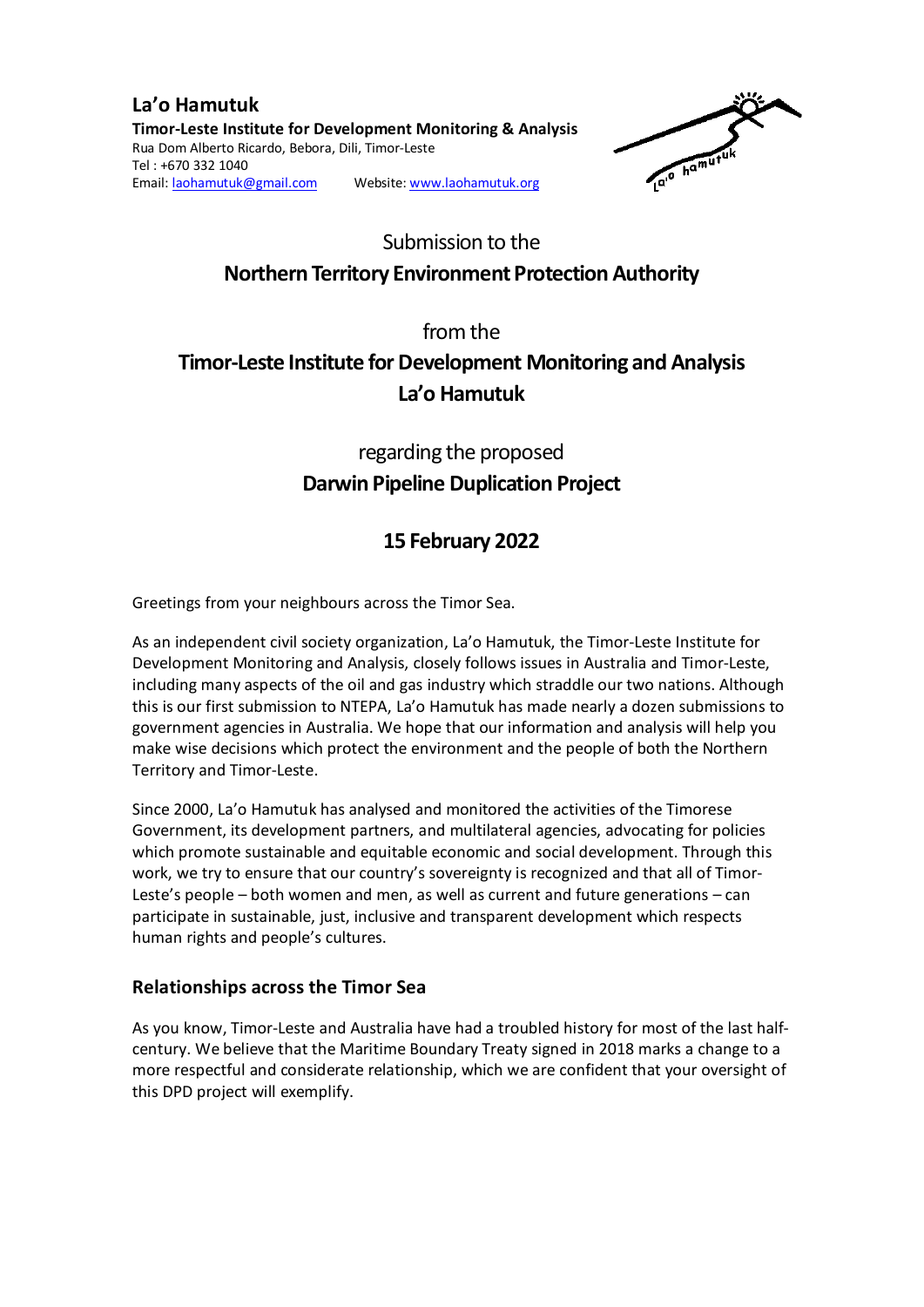Like the Northern Territory and the entire Commonwealth, Timor-Leste has received substantial benefits from the Bayu-Undan oil and gas field and the Wickham Point LNG plant, which we appreciate. Nevertheless, we cannot forget that Australia took about \$6 billion worth of revenues from oil and gas fields that your government now agrees are in Timor-Leste's territory, and that Australia continues to persecute 'Witness K' and Bernard Collaery for trying to make the negotiations between our countries less unfair. However, we would like to move forward.

### **This project will impact yourselves, your neighbours and the world.**

Our submission is written from a Timor-Leste perspective, and we don't presume to speak for the people of the Northern Territory. We encourage you to carefully consider issues raised by people there, including by Aboriginal and environmental organizations.

The NTEPA should not look at the part of this project that falls within the Northern Territory in isolation, as it affects your neighbours and the global climate. Environmental risks don't stop at the three-mile limit; they are not constrained by the 200-mile EEZ. Gas extraction from Barossa and carbon storage at Bayu-Undan may be outside your territorial jurisdiction, but they are intrinsic elements of the proposed DPD project. Please consider effects outside the Northern Territory, some of which could endure for centuries, while you look into the local impacts of this project.

A piecemeal approach to a project which straddles multiple jurisdictions may not adequately protect our common welfare. Overarching issues might fall outside of each authority's localized mandate and be overlooked – there is more to this project than the pipelines currently before you. Furthermore, if some regulators are less experienced or are overly influenced by corporate pressure, others, including yourselves, need to step up and exercise their responsibilities effectively.

It is unfortunate that the NTEPA did not assess the nearly two-decade-old Darwin LNG plant before authorizing extending its use with a different operator for a different gas field. However, the proposed DPD project provides another opportunity to review this project. Please assess it at the highest level by holding a public inquiry.

## **Carbon Capture and Storage is not a solution.**

l

Santos disingenuously wrote that its September 2021 MOU with Timor-Leste's National Petroleum and Minerals Authority (ANPM) is *"to pursue Carbon Capture and Storage (CCS)*  by the Bayu-Undan Joint Venture.<sup>"1</sup> However, people in ANPM and elsewhere in TL understand that this MOU is only the beginning of a conversation, not a decision to go ahead with the project. In fact, the MOU itself states that the Bayu-Undan joint venture and ANPM *"agree to cooperate in good faith to assess the feasibility of pursuing this opportunity,"* and the matters listed in the MOU involve *"assessing"* various items and *"establishing a clear and reasonable timeline for decisions on whether to pursue this CCS project."*

<sup>1</sup> *Darwin Pipeline Duplication (DPD) Project NT EPA Referral*, section 5.1, page 50.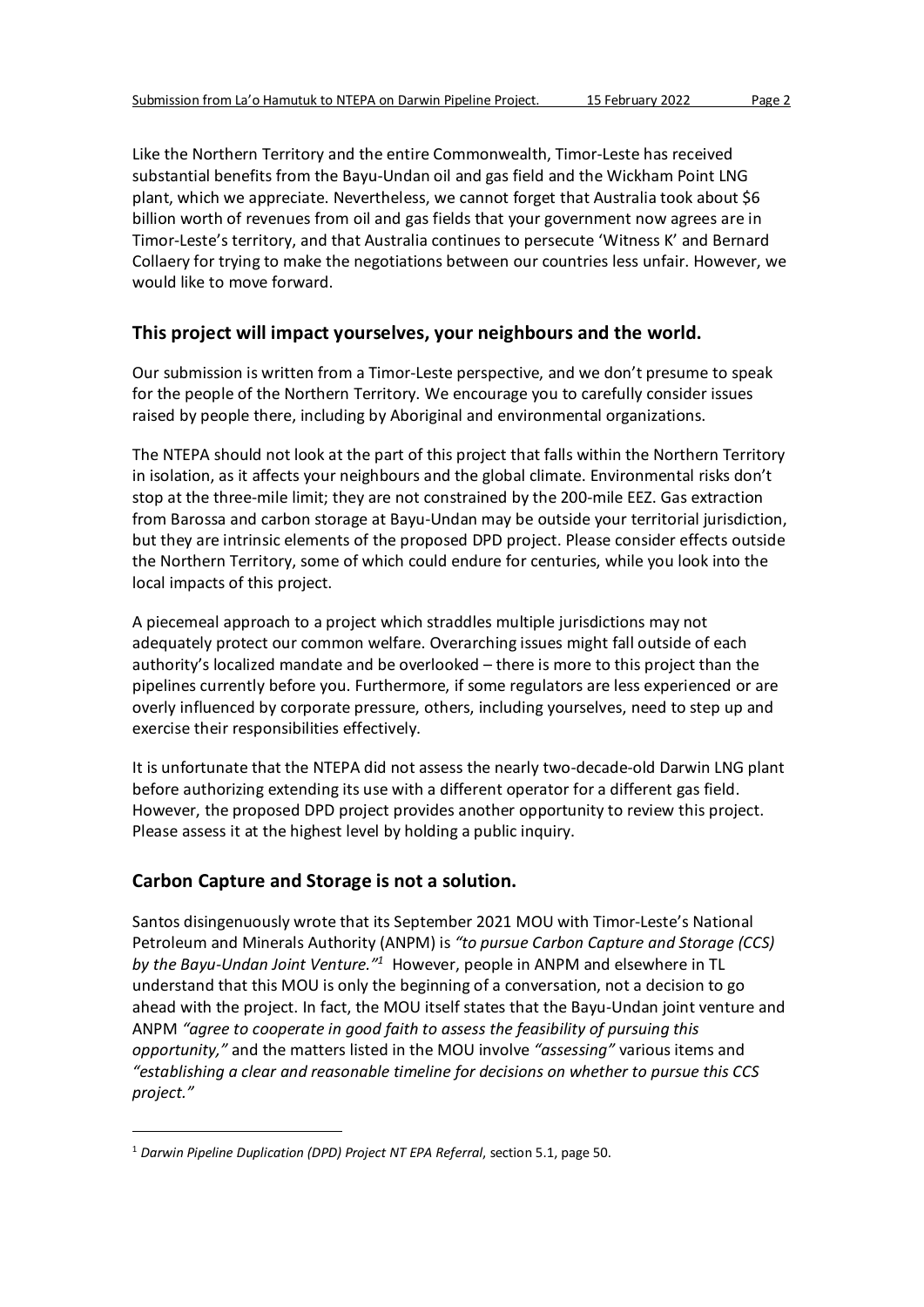Santos floated the idea of Carbon Capture and Storage (CCS) at Bayu-Undan to enable them to develop the carbon-intensive Barossa gas field, a greenwashing strategy to confuse the public about the damage they will inflict on the global climate. CCS is not a proven technology. Santos' statement that *"CCS is recognised as a safe, well established solution for permanent, large-scale emissions reduction and clean energy production, being the keys to economy-wide decarbonisation<sup>2</sup> "* may be true for oil companies such as themselves who have a vested interest, but it is far from universally recognised, and nearly all CCS projects have sequestered far less carbon than their proponents promised.<sup>3</sup> Please do not be taken in by Santos' assertions, and do your own objective, environmentally-focussed research. NTEPA's mandate is to protect the environment, not to facilitate public relations efforts intended to prolong the operations (and profits) of the globally-environmentally-destructive fossil fuel industry.

"Net Zero" is a misleading concept. Even if the CCS project at Bayu-Undan works as Santos hopes, it may not reduce the overall carbon dioxide emissions from extracting and liquefying the natural gas from Barossa, which is one of the dirtiest gas fields in the world.<sup>4</sup> Furthermore, inevitable leaks of methane from the wells, pipelines and LNG and regasification facilities, as well as the  $CO<sub>2</sub>$  released by burning Barossa-sourced gas elsewhere on our planet, will significantly exacerbate the risk of serious consequences of global climate change.

### **Climate change is real.**

l

Please do not contribute to the destruction of human life on earth to enable short-term financial gains by Santos and their partners. Although we are not knowledgeable about the impacts of climate change on the Northern Territory, we know only too well the calamities it has already brought to Timor-Leste, including last April's floods which killed more than 40 people and displaced 15,000. The future will be far worse if environmental regulators like yourselves lack the courage to take serious action.

Each person in Timor-Leste is responsible for about 0.5 tons of  $CO<sub>2</sub>$  emissions per year. Each Australian is responsible for 30 times that much, not counting the emissions where each of our fuel exports are burned. Why should Timor-Leste be saddled with the responsibility, and the risks, of Barossa's  $CO<sub>2</sub>$  so that Australian companies can extract and export more fossil fuels from deposits in Australia?

<sup>2</sup> Ibid., section 1.2, page 14. The same assertion is reiterated in Santos' *2021 Climate Change Report* on pages 21 and 27.

**<sup>3</sup>** For example, see *Australia's only large-scale CCS project operated at half-capacity in first full year* at https://reneweconomy.com.au/australias-only-large-scale-ccs-project-operated-at-half-capacity-in-first-fullyear/

<sup>4</sup> See John Robert, *Santos' Proposed New Darwin Harbour Pipeline for Barossa Gas – Potentially Enabling a CCS Scheme – Remains Problematic* at https://ieefa.org/wp-content/uploads/2022/02/Santos\_Proposed-New-Darwin-Harbour-Pipeline-for-Barossa-Gas-Remains-Problematic\_February-2022.pdf and *How To Save the Barossa Project from Itself - Carbon Capture and Storage Will Not Help as Barossa Gas Is High-CO2 Gas* at https://ieefa.org/wp-content/uploads/2021/10/How-To-Save-the-Barossa-Project-From-Itself\_October-2021 3.pdf .